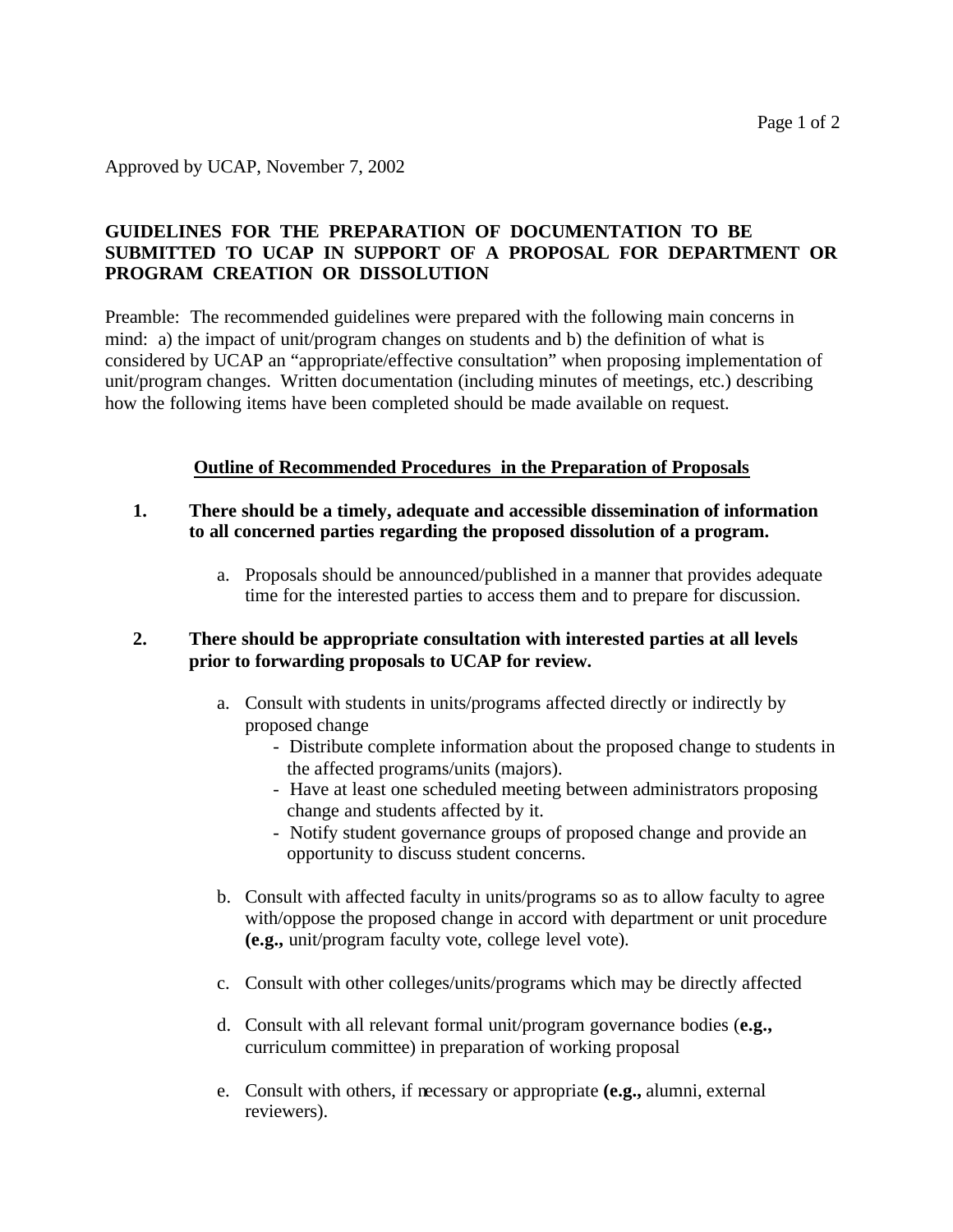f. All interested groups should have a chance to confer and exchange views with due regard for each other's legitimate views and perspectives.

## **3. There should be a realistic time table for consultations to take place and adequate time for those to be consulted to receive relevant information, prepare for meetings and attend meetings.**

- a. Documents to be forwarded to UCAP in connection with a proposal for dissolution or creation of a unit/program should also be made available to affected persons for review and comment before being forwarded to UCAP.
- b. UCAP members should receive all relevant documents at least a month prior to scheduled discussion of the matter.

## **4. Records/documents of all consultation proceedings are to be kept and made available to UCAP**

- a. Those proposing changes should document in a summary all formal meetings which occurred, dates and sites of announcements, dates of meetings, with whom consultations were conducted, numbers of those consulted, and the outcomes of the discussions.
- b. UCAP would like the formal proposal to include minority reports from any of the interested/affected parties (**e.g**., administrators, governance groups, students)
- **5. Alternatives that were considered at all levels should be described (unless the area is no longer germane)**

 **E.g.**: sharpening of focus, merging with other units/programs, downsizing units/programs providing additional resources/personnel.

- **6. In the case of jointly administered programs, UCAP would like to be assured that** a**ll appropriate units/colleges have used these guidelines.**
- **7. A description of the advice given and information provided by the aboverecommended consultations and how it was used or not to make the final decision should be made available to UCAP.**
- **8. UCAP recommends that the formal proposal stipulate dates for the proposed change and the plans for accommodating currently enrolled majors and other students.**
- **9. UCAP recommends that the final proposal submitted to UCAP is also forwarded to all relevant college governance groups for comments, including, especially student groups.**